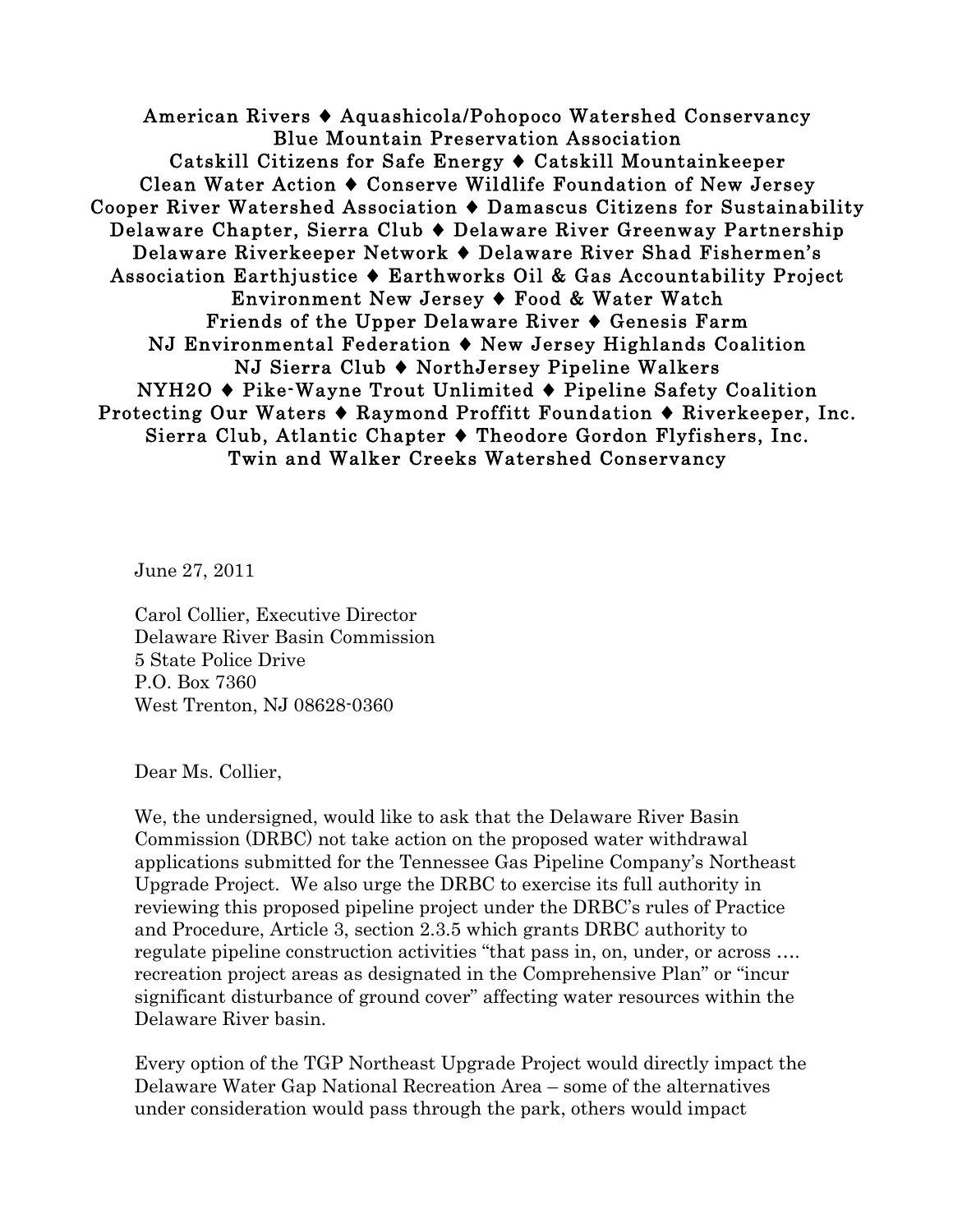waterways and natural resources, including Mashipacong Island, Raymondskill Creek, Conashaugh Creek, Sawkill Creek and other natural resources. In addition, every option of the NEUP has will incur significant disturbance of ground cover, as well as wetlands and waterways of the Delaware River Basin and as a result would significantly affect the quality and health of the water resources of the Delaware River and tributaries within the basin.

There are a number of major pipelines where either the preferred option and/or alternative options for the path of construction of the pipeline would cross within the boundaries of the Delaware River watershed and should be subject to DRBC review.

Each pipeline, individually and collectively, will have significant impacts on the Delaware River and tributary streams. It is important that the DRBC consider the cumulative as well as the individual impacts of each proposed pipeline project. It is also important that the DRBC review each individual project in total, in terms of the activities taking place within the Basin – including the land disturbance associated with construction, operation and maintenance; the impacts of constructing, operating and maintaining any associated and needed infrastructure such as compressors and rights of way; and the impacts of any water withdrawals and proposed pollution discharges. Looking only piecemeal at proposed pipeline projects, and failing to consider the cumulative affects of multiple pipeline projects, will not allow informed or protective decisionmaking.

Therefore, in the first instance, we urge you to not put the TGP Northeast Upgrade Project Water Withdrawal Application on the agenda for consideration July 11, 2012; and that you instead notify TGP that you will be exercising your authority to review this project in total, including its construction, installation, operation and maintenance, and that you request them to submit all appropriate application materials and information, and that DRBC, at some future meeting, review and decide upon this project in total.

TGP has been a known bad actor with regards to pipeline construction, operation and maintenance within our watershed. In Pike County, during construction of the 300-Line Upgrade, the PCCD documented no fewer than 45 violations of TGP's Erosion and Sediment Control permit, including but not limited to: 17 instances of dirt and sediment being discharged into water bodies, 7 violations for worksite conditions, and 21 instances of failure to properly institute Best Management Practices for erosion and sediment control. In Wayne County, out of 16 inspections conducted by the Wayne County Conservation District during the 300-Line Upgrade Project's construction, the Conservation District documented 15 violations.

More recently the Pike County Conservation District, after reviewing permit application materials for the project, wrote an 11 page letter with 62 points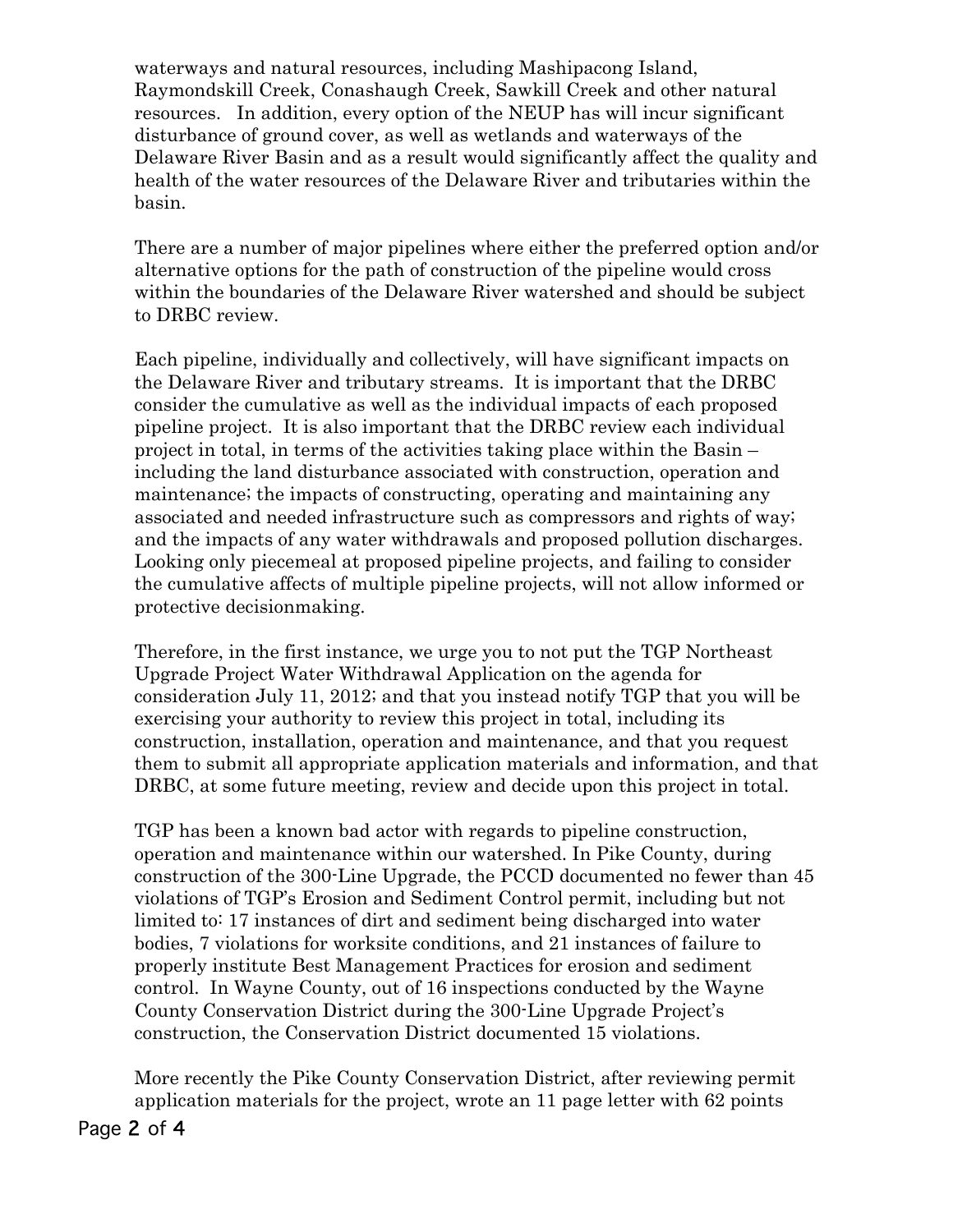(dated April 20, 2012) in which they document where TGP failed to fulfill the requirements of the law, failed to provide accurate information to decisionmakers, failed to provide required documentation, and failed to take all steps reasonable and available to minimize the environmental harms of the NEUP project.

Some of the highlights of the Pike County Conservation District findings include:

- $\triangleright$  TGP claims they will use non-discharge alternatives to avoid harm to Pennsylvania's highest quality streams, but their plans do not support this claim says the Pike County Conservation District.
- $\triangleright$  There are ways that TGP could significantly reduce the wetlands impacts its proposed project will have with "minor realignments" and yet TGP chooses not to do so.
- $\triangleright$  TGP's proposals for minimizing environmental harms include things like laying their pipeline directly in stream channels for over 700 feet, replacing trees with grass in order to address thermal impacts (which rather than improving thermal impacts will actually cause them), choosing and developing a Right of Way where 23% of the right of way will be through wetlands.

In addition to choosing such a damaging path for much of the proposed project, the Pike County Conservation District notes that a 100 ft. permanent right of way is proposed by TGP. And yet, the Conservation District also notes that 50 foot is a typical width for a permanent ROW. This leads us to ask, why is TGP seeking to double the level of permanent disturbance, stormwater runoff etc. with a ROW twice what is normal?

In its application materials reviewed by the Pike County Conservation District TGP proposes that stream crossing decisions shall be made on site by the environmental inspector and the contractor present – this totally cuts the agencies out of the process and fails to provide the level of review, planning and oversight necessary to ensure harms are avoided or minimized to the greatest degree possible and that needed environmental protection is not simply set aside in the interests of expediency, time and/or cost.

The Delaware River provides drinking water, jobs, recreation, education and unparalleled ecological communities. The pipeline projects being proposed for within this Basin will adversely affect the Delaware River, stream habitats, ecosystems and water quality of Delaware River Basin water and natural resources. It is essential that the DRBC provide a watershed-based level of analysis and oversight.